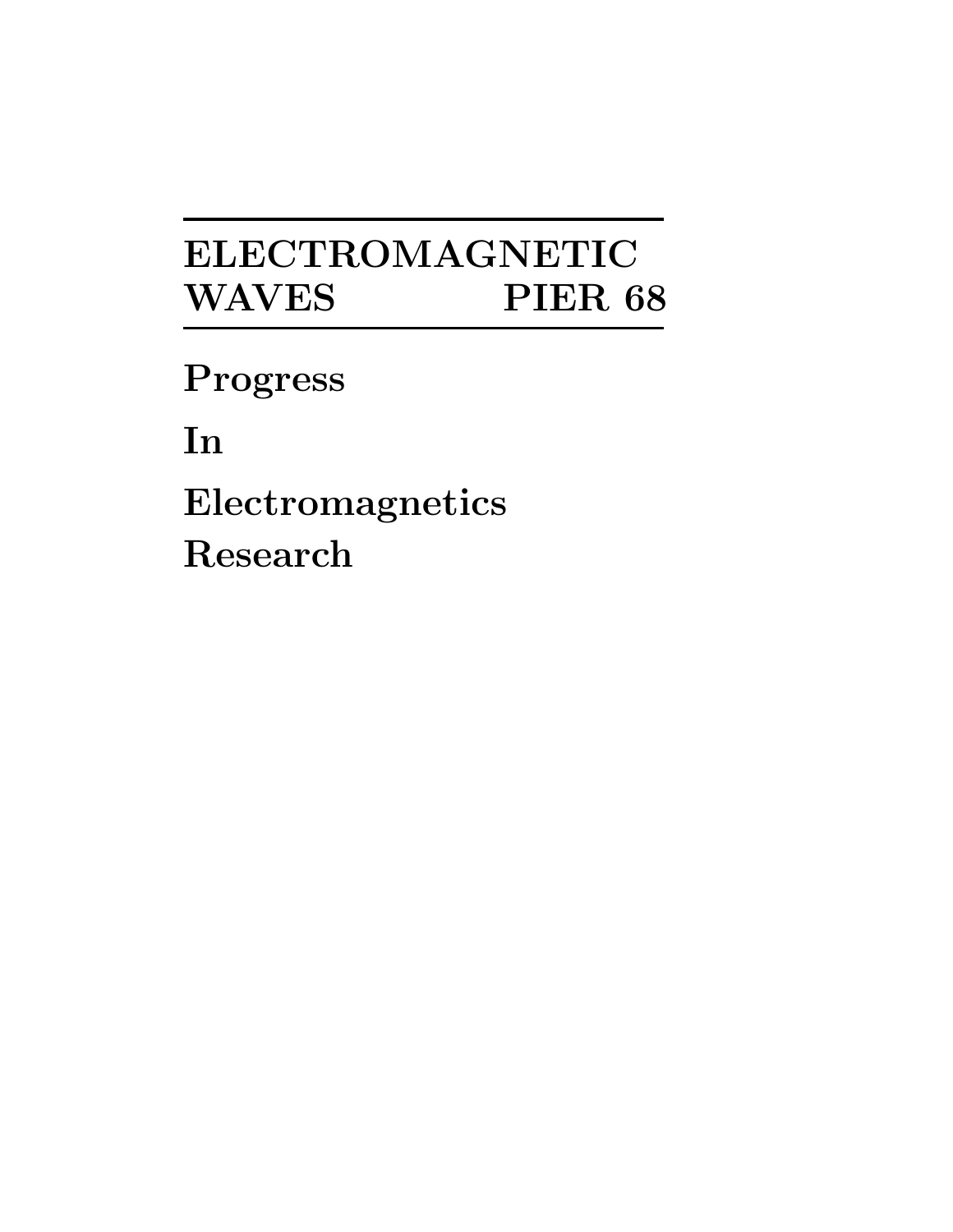c 2007 EMW Publishing. All rights reserved.

No part of this publication may be reproduced. Request for permission should be addressed to the Publisher.

All inquiries regarding copyrighted material from this publication, manuscript submission instructions, and subscription orders and price information should be directed to: EMW Publishing, P. O. Box 425517, Kendall Square, Cambridge, Massachusetts 02142, USA.

ISSN 1070-4698

E-ISSN 1559-8985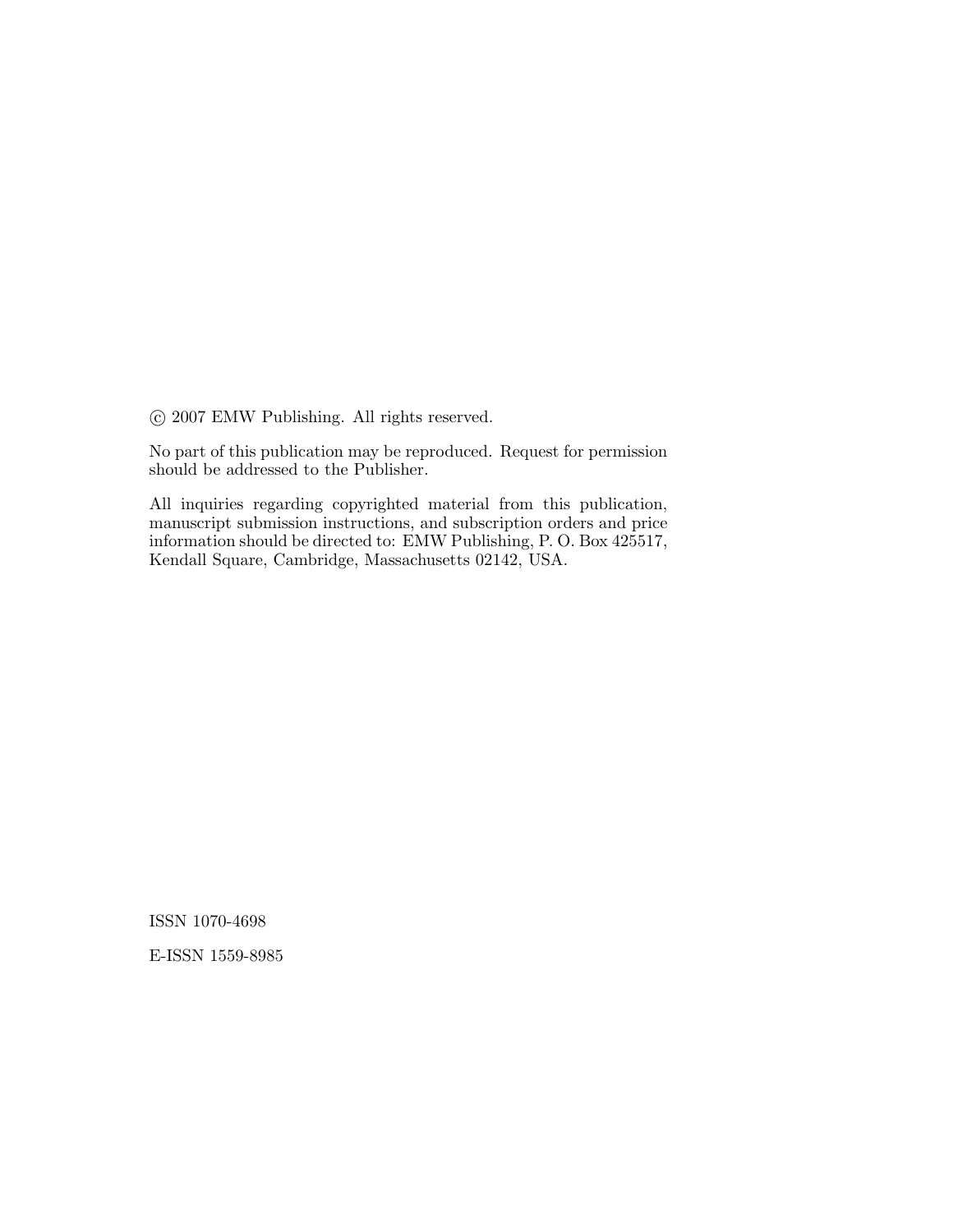# **ELECTROMAGNETIC**  $\bf WAVES$

**Progress**

**In**

**Electromagnetics Research**

**Chief Editor: J. A. Kong** 

EMW Publishing Cambridge, Massachusetts, USA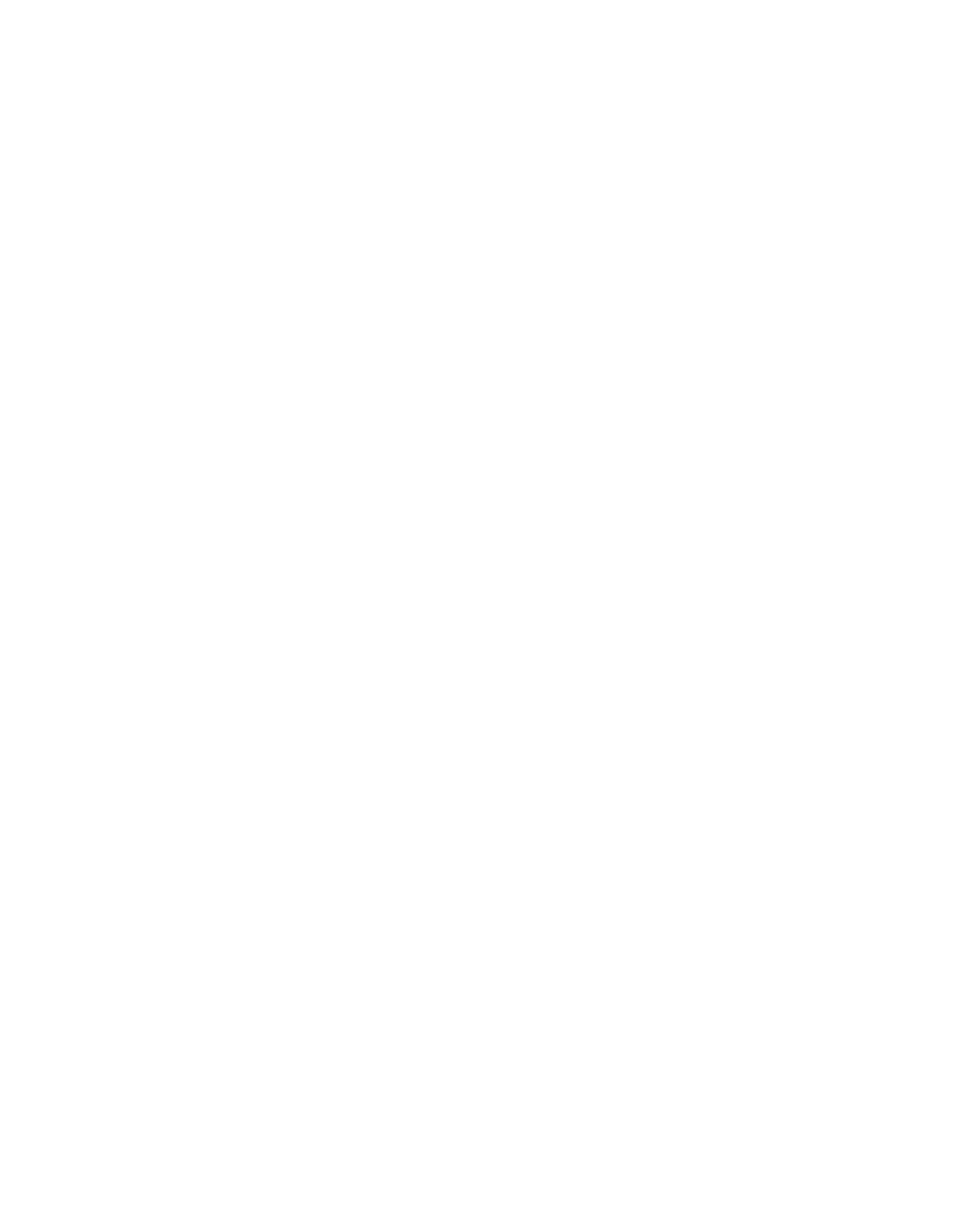# **CONTENTS**

# **PROPAGATION IN A FERRITE CIRCULAR WAVEGUIDE MAGNETIZED THROUGH A ROTARY FOUR-POLE MAGNETIC FIELD**

M. Mazur, E. Sędek, and J. Mazur

# **RIGOROUS DESIGN AND EFFICIENT OPTIMIZATION OF QUARTER-WAVE TRANSFORMERS IN METALLIC CIRCULAR WAVEGUIDES USING THE MODE-MATCHING METHOD AND THE GENETIC ALGORITHM**

| R. Thabet, M. L. Riabi, and M. Belmequenai |  |
|--------------------------------------------|--|
|                                            |  |
|                                            |  |
|                                            |  |
|                                            |  |
|                                            |  |

### **A PROPAGATION STUDY OF THE 28 GHZ LMDS SYSTEM PERFORMANCE WITH M-QAM MODULATIONS UNDER RAIN FADING**

K.-S. Chen and C.-Y. Chu

| 4 Performance Analysis of LMDS under Rain Fading  38 |  |
|------------------------------------------------------|--|
|                                                      |  |
|                                                      |  |

# **TIME STEPPING FINITE ELEMENT ANALYSIS OF BROKEN BARS FAULT IN A THREE-PHASE SQUIRREL-CAGE INDUCTION MOTOR**

| J. Faiz, B. M. Ebrahimi, and M. B. B. Sharifian |  |
|-------------------------------------------------|--|
|                                                 |  |
|                                                 |  |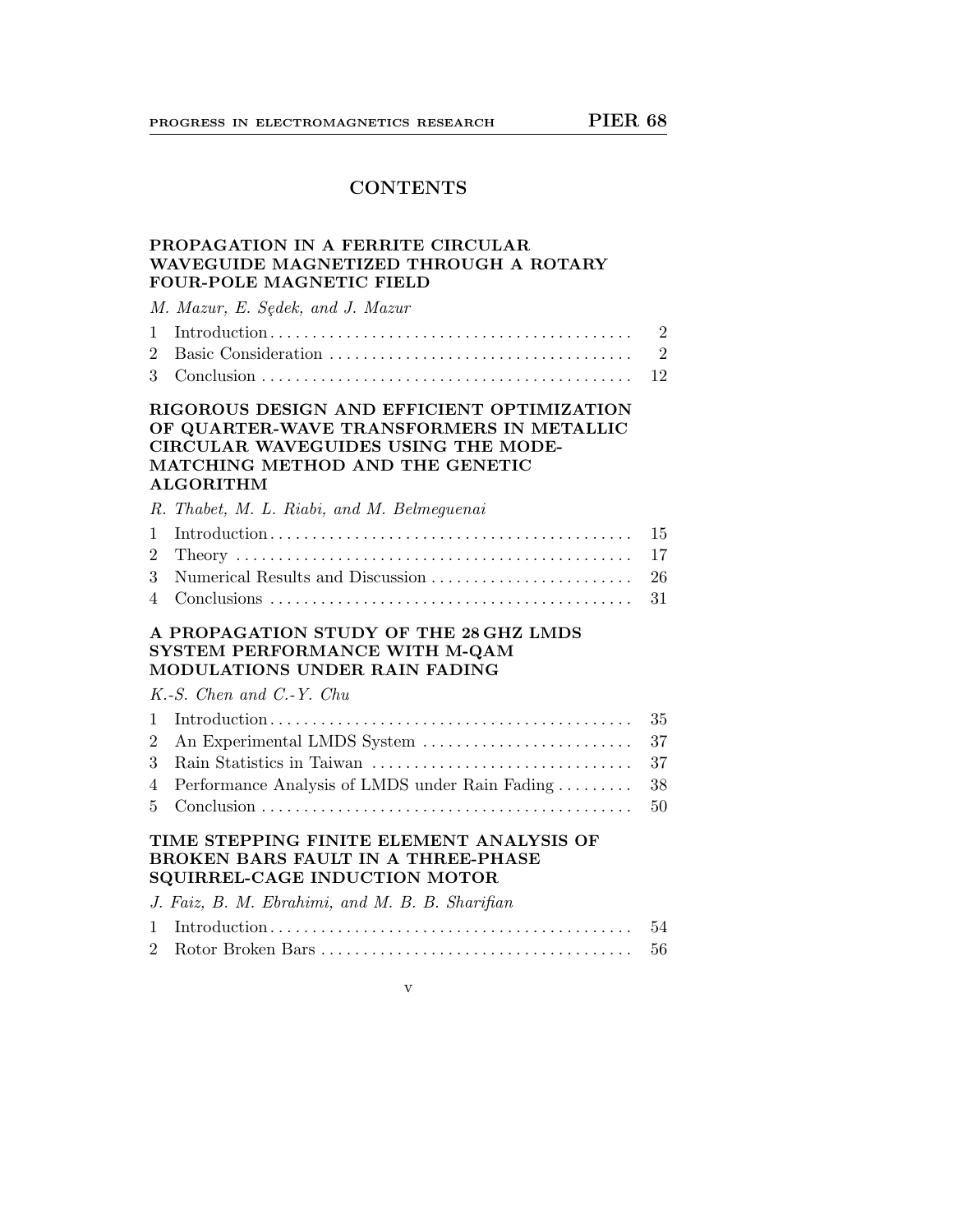|                                    | <b>PIER 68</b><br>PROGRESS IN ELECTROMAGNETICS RESEARCH                                                                                                                      |                            |
|------------------------------------|------------------------------------------------------------------------------------------------------------------------------------------------------------------------------|----------------------------|
| 3<br>4<br>5                        | Transient Analysis of A Faulty Induction Motor                                                                                                                               | 57<br>63<br>67             |
|                                    | ANALYSIS OF INDUCTIVE WAVEGUIDE MICROWAVE<br><b>COMPONENTS USING AN ALTERNATIVE PORT</b><br>TREATMENT AND EFFICIENT FAST MULTIPOLE                                           |                            |
|                                    | F. J. P. Soler, F. D. Q. Pereira, J. P. García, D. C. Rebenaque<br>and A. Á. Melcón                                                                                          |                            |
| 1<br>$\overline{2}$<br>3<br>4<br>5 | Application of the Fast Multipole Method                                                                                                                                     | 71<br>73<br>78<br>83<br>88 |
|                                    | ENHANCEMENT OF OMNIDIRECTIONAL<br>REFLECTION BANDS IN ONE-DIMENSIONAL<br>PHOTONIC CRYSTALS WITH LEFT-HANDED<br><b>MATERIALS</b>                                              |                            |
|                                    | S. K. Srivastava and S. P. Ojha                                                                                                                                              |                            |
| 1<br>$\overline{2}$<br>3           |                                                                                                                                                                              | 91<br>93<br>96             |
| 4                                  | $Conclusion \dots \dots \dots \dots \dots \dots \dots \dots \dots \dots \dots \dots \dots \dots \dots \dots$                                                                 | 109                        |
|                                    | DIFFRACTION OF ELECTROMAGNETIC WAVE BY<br>DISK AND CIRCULAR HOLE IN A PERFECTLY<br><b>CONDUCTING PLANE</b>                                                                   |                            |
|                                    | K. Hongo and Q. A. Naqvi                                                                                                                                                     |                            |
| 1                                  |                                                                                                                                                                              |                            |
| $\overline{2}$                     | Statement of the Problem and Expressions for Incident Wave 116                                                                                                               |                            |
| $\boldsymbol{3}$                   | The Expressions for the Fields Scattered by a Disk $\dots \dots \dots$ 118                                                                                                   |                            |
| 4                                  | The Expressions for the Fields Diffracted by a Circular Hole                                                                                                                 | 129                        |
| 5                                  |                                                                                                                                                                              | 133                        |
| 6                                  |                                                                                                                                                                              | 142                        |
|                                    | Appendix A. The Expressions for $F_{mn}^{\pm}(\rho_a)$ and $G_{mn}^{\pm}(\rho_a)$<br>Appendix B. Series Solutions of the Integrals $G(\alpha, \beta)$ , $G_2(\alpha, \beta)$ | 142                        |
|                                    |                                                                                                                                                                              | 143                        |

vi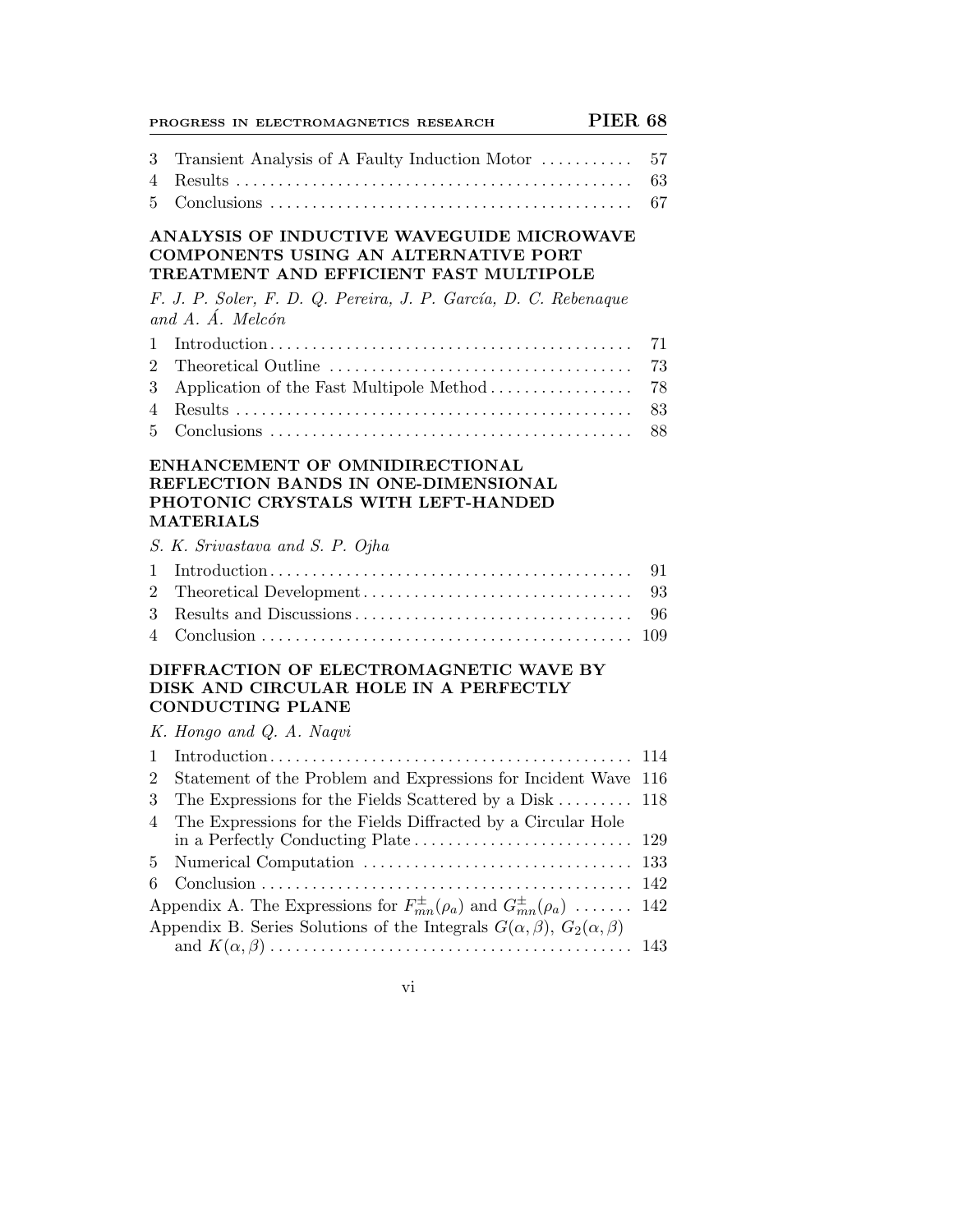|  | PROGRESS IN ELECTROMAGNETICS RESEARCH |  |
|--|---------------------------------------|--|
|  |                                       |  |

|                | Appendix C. Some Properties of the Jacobi's Polynomials $v_n^m(x)$                                          | 147 |
|----------------|-------------------------------------------------------------------------------------------------------------|-----|
|                | CHARGE MOMENT TENSOR AND MAGNETIC<br>MOMENT OF ROTATIONAL CHARGED BODIES                                    |     |
|                | $G.-Q.$ Zhou                                                                                                |     |
| 1              |                                                                                                             | 151 |
| $\overline{2}$ | The Charge Moment Tensor, Scalar Charge Moment and the<br>Magnetic Moment of Rotational Charged Bodies      | 152 |
| 3              | The Principal Axes of Charge Moment and the Scalar Charge                                                   | 154 |
| 4              | The Determination of Parameters of a Charge Moment Quadric156                                               |     |
| 5              | Several Rules about the Magnetic Moment of Rotational                                                       |     |
|                |                                                                                                             | 157 |
| 6              |                                                                                                             | 159 |
|                | CIRCULAR SLOT WITH A NOVEL CIRCULAR<br>MICROSTRIP OPEN ENDED MICROSTRIP FEED FOR<br><b>UWB APPLICATIONS</b> |     |
|                | F. G. Kharakhili, M. Fardis, G. Dadashzadeh, A. Ahmadi<br>and N. Hojjat                                     |     |
| 1              |                                                                                                             | 161 |
| $\overline{2}$ |                                                                                                             | 162 |
| 3              | Simulations and Experimental                                                                                | 163 |
| 4              |                                                                                                             | 167 |
|                |                                                                                                             |     |
|                | TWO NOVEL STRUCTURES FOR TUNABLE MEMS<br><b>CAPACITOR WITH RF APPLICATIONS</b>                              |     |
|                | E. Abbaspour-Sani, N. Nasirzadeh, and G. Dadashzadeh                                                        |     |
| 1              |                                                                                                             | 169 |
| $\overline{2}$ |                                                                                                             | 170 |
| 3              |                                                                                                             | 171 |
| 4              |                                                                                                             | 173 |

vii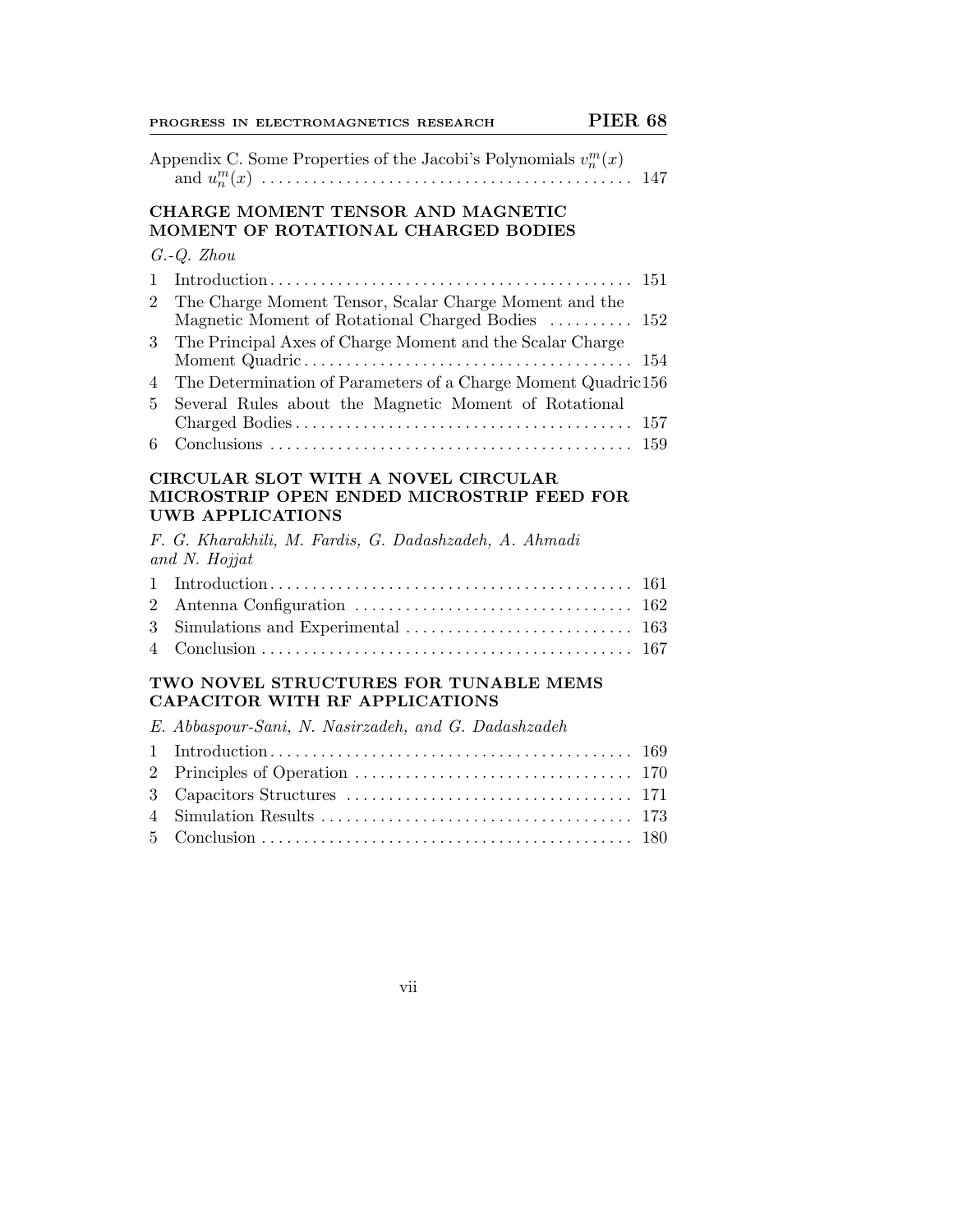### **FAST CALCULATION OF WIDE-BAND RESPONSES OF COMPLEX RADAR TARGETS**

| S. G. Wang, X. P. Guan, D. W. Wang, X. Y. Ma, and Y. Su |  |
|---------------------------------------------------------|--|
|                                                         |  |
|                                                         |  |
|                                                         |  |
|                                                         |  |
|                                                         |  |
|                                                         |  |

# **EFFECT OF WILDFIRE-INDUCED THERMAL BUBBLE ON RADIO COMMUNICATION**

| K. Mphale, M. Heron, and T. Verma |  |  |  |
|-----------------------------------|--|--|--|
|                                   |  |  |  |

# **AN EFFICIENT MODAL FDTD FOR ABSORBING BOUNDARY CONDITIONS AND INCIDENT WAVE GENERATOR IN WAVEGUIDE STRUCTURES**

## S. Luo and Z. Chen

| 2 Formulation of the Proposed 1D FDTD Method  231 |  |
|---------------------------------------------------|--|
|                                                   |  |
|                                                   |  |
|                                                   |  |
|                                                   |  |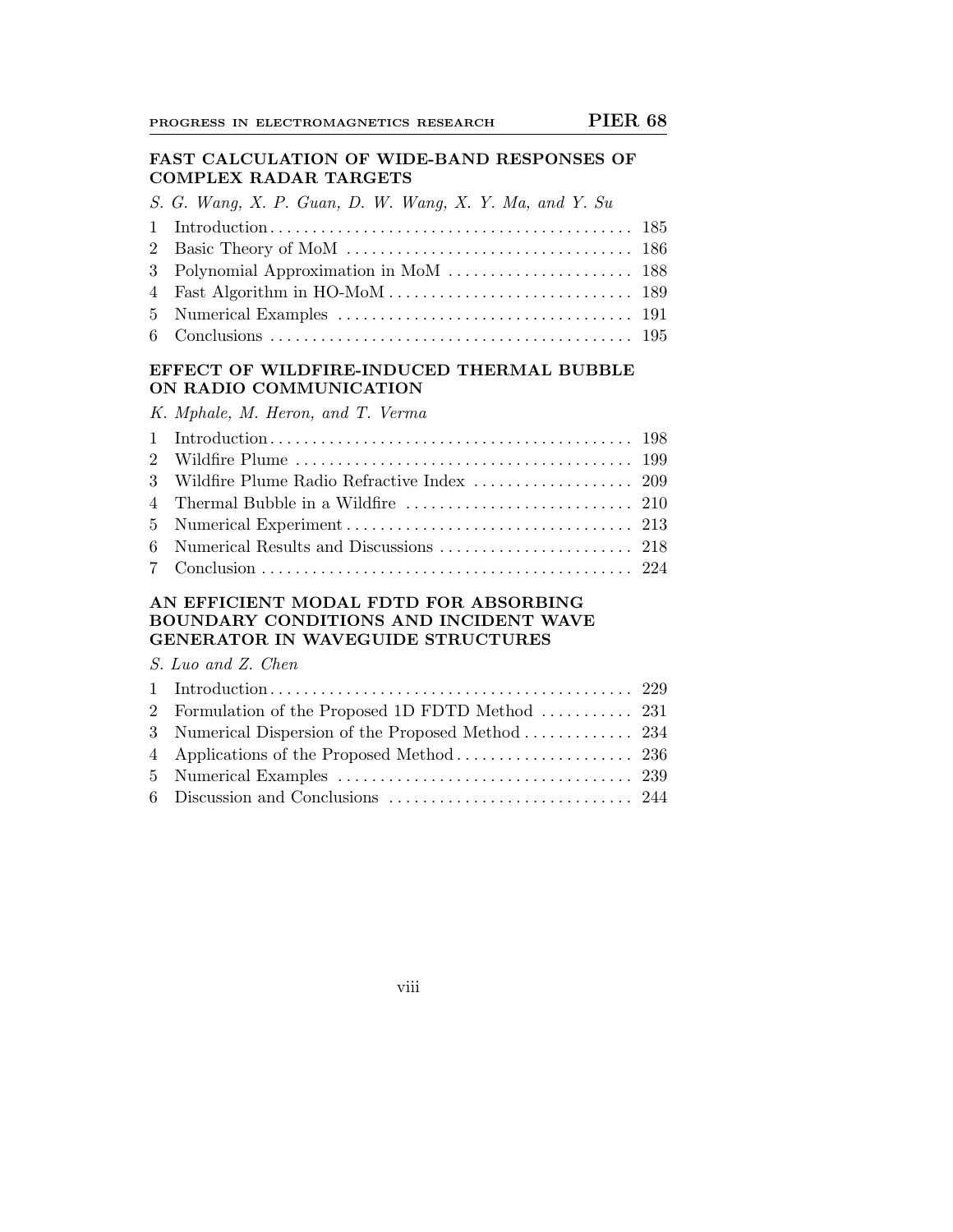## **PHASE-ONLY AND AMPLITUDE-PHASE SYNTHESIS OF DUAL-PATTERN LINEAR ANTENNA ARRAYS USING FLOATING-POINT GENETIC ALGORITHMS**

G. K. Mahanti, A. Chakrabarty, and S. Das

# **OBLIQUE INCIDENCE PLANE WAVE SCATTERING FROM AN ARRAY OF CIRCULAR DIELECTRIC CYLINDERS**

|  |  |  |  |  | B. H. Henin, A. Z. Elsherbeni, and M. Al Sharkawy |  |  |  |  |
|--|--|--|--|--|---------------------------------------------------|--|--|--|--|
|--|--|--|--|--|---------------------------------------------------|--|--|--|--|

## **A COMPREHENSIVE PERFORMANCE STUDY OF CIRCULAR AND HEXAGONAL ARRAY GEOMETRIES IN THE LMS ALGORITHM FOR SMART ANTENNA APPLICATIONS**

|  |  | F. Gozasht, G. R. Dadashzadeh, and S. Nikmehr |  |
|--|--|-----------------------------------------------|--|
|  |  |                                               |  |

| 2 Circular Patch Antenna Design for Wireless Communication 283 |  |
|----------------------------------------------------------------|--|
|                                                                |  |
|                                                                |  |
|                                                                |  |
|                                                                |  |

#### **ANALYSIS OF V TRANSMISSION LINES RESPONSE TO EXTERNAL ELECTROMAGNETIC FIELDS**

|  | A. Cheldavi and P. Nayeri |  |  |  |  |
|--|---------------------------|--|--|--|--|
|--|---------------------------|--|--|--|--|

ix